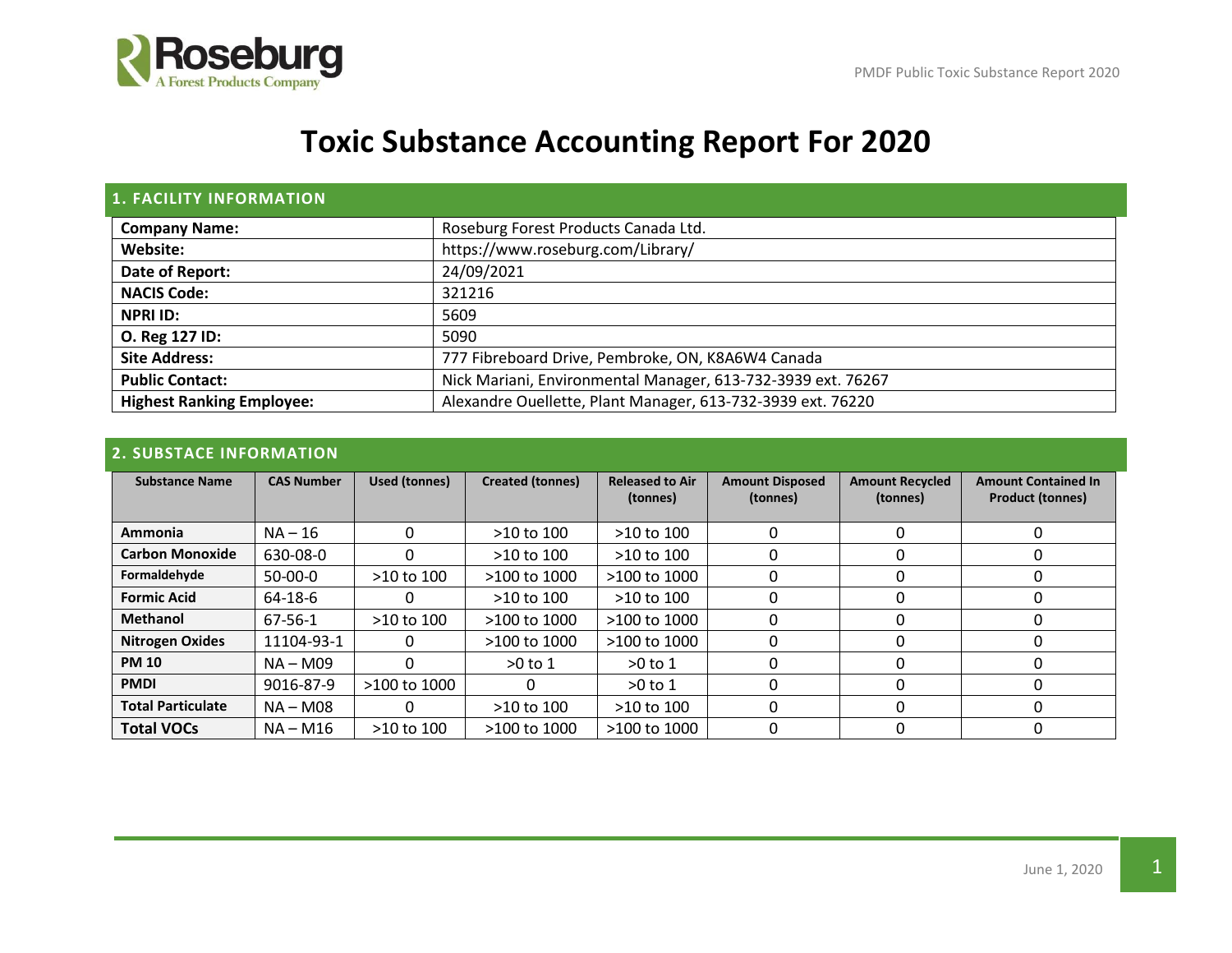

## **3. COMPARISON TO PREVIOUS YEAR**

| Substance                  | <b>CAS</b>    | Used/Created    | % Change                                 | Rationale For Change                                           |  |  |
|----------------------------|---------------|-----------------|------------------------------------------|----------------------------------------------------------------|--|--|
| Name                       | Number        | /Released       | from 2019                                |                                                                |  |  |
| Ammonia                    | $NA - 16$     | Used            | 0%                                       | No Change                                                      |  |  |
|                            |               | Created         | 1%                                       | Increased heater uptime in 2020                                |  |  |
|                            |               | Released to Air | 1%                                       | Increased heater uptime in 2020                                |  |  |
| Carbon                     | 630-08-0      | Used            | 0%                                       | No Change                                                      |  |  |
| Monoxide                   |               | Created         | $-67%$                                   |                                                                |  |  |
|                            |               | Released to Air | $-67%$                                   | <b>Updated Emissions Data</b><br><b>Updated Emissions Data</b> |  |  |
|                            | $50 - 00 - 0$ | Used            | 5%                                       |                                                                |  |  |
| Formaldehyde               |               | Created         |                                          | Slightly higher production runtime                             |  |  |
|                            |               | Released to Air | 1%                                       | Slightly higher production runtime                             |  |  |
|                            |               |                 | 1%                                       | Slightly higher production runtime                             |  |  |
| <b>Formic Acid</b>         | 64-18-6       | Used            | 0%                                       | No Change                                                      |  |  |
|                            |               | Created         | 1%                                       | Increased heater uptime in 2020                                |  |  |
|                            |               | Released to Air | 1%                                       | Increased heater uptime in 2020                                |  |  |
| Methanol                   | 67-56-1       | Used            | 5%<br>Slightly higher production runtime |                                                                |  |  |
|                            |               | Created         | 1%                                       | Slightly higher production runtime                             |  |  |
|                            |               | Released to Air | 1%                                       | Slightly higher production runtime                             |  |  |
| Nitrogen                   | 11104-93-1    | Used            | 0%                                       | No Change                                                      |  |  |
| Oxides                     |               | Created         | 50%                                      | <b>Updated Emissions Data</b>                                  |  |  |
|                            |               | Released to Air | 50%                                      | <b>Updated Emissions Data</b>                                  |  |  |
| <b>PM 10</b><br>$NA - M09$ |               | Used            | 0%                                       | No Change                                                      |  |  |
|                            |               | Created         | 1%                                       | Leap year - 1 additional day.                                  |  |  |
|                            |               | Released to Air | 1%                                       | Leap year - 1 additional day.                                  |  |  |
| <b>PMDI</b>                | 9016-87-9     | Used            | 448%                                     | An increase in MDI Production Levels.                          |  |  |
|                            |               | Created         | 0%                                       | No Change                                                      |  |  |
|                            |               | Released to Air | 635%                                     | An increase in MDI Production Levels.                          |  |  |
| Total<br>$NA - M08$        |               | Used            | 0%                                       | No Change                                                      |  |  |
| Particulate                |               | Created         | 1%                                       | Slightly higher production runtime                             |  |  |
|                            |               | Released to Air | 1%                                       | Slightly higher production runtime                             |  |  |
| <b>Total VOCs</b>          | $NA - M16$    | Used            | 5%                                       | Slightly higher production runtime                             |  |  |
|                            |               | Created         | 1%                                       | Slightly higher production runtime                             |  |  |
|                            |               | Released to Air | 1%                                       | Slightly higher production runtime                             |  |  |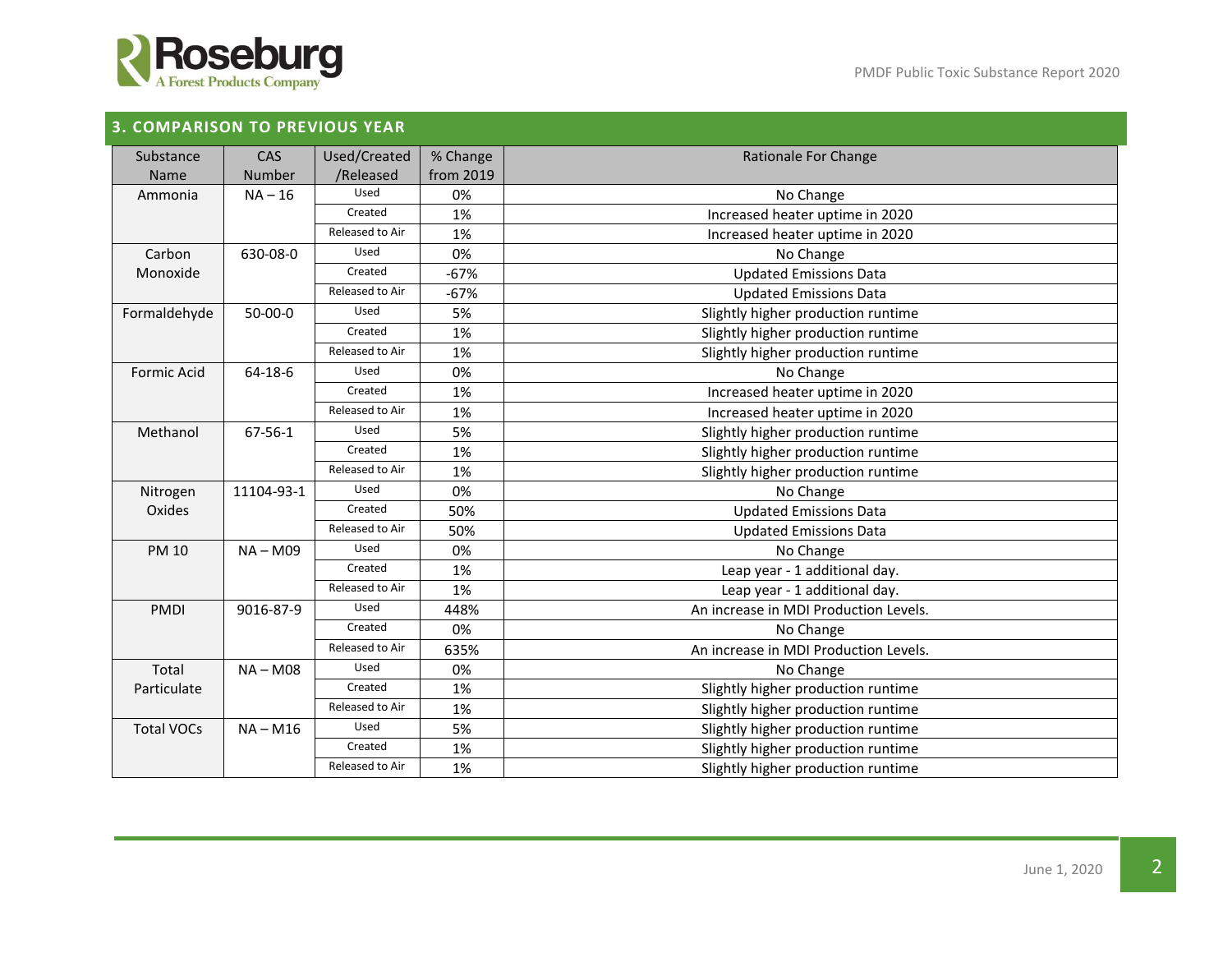

### **4. SIGNIFICANT CHANGES FROM 2019-2020**

Roseburg Forest Products Canada Ltd. (Pembroke Mill) had updated emissions modelling completed in 2019 for new hybrid dust burners that were brought online in later 2020. The updated modeling mainly impacted NOx and CO emissions from switching from primarily bark combustion to a hybrid wood dust and natural gas system. Source testing of the new units was completed in mid August with results from those tests still pending, so only predictive emissions are used at this point.

Another major increase was the change in MDI usage. Market conditions (impacted by COVID 19) were favourable for operating more frequently using an alternative MDI-based resin onsite. MDI was only 2.6% of all board production in 2020 vs 0.5% in 2019.

| <b>5. TSRP ACTIVITY OBJECTIVES AND RESULTS</b>                                                                              |                                                                                                                                                                                                                                                              |                                                                                                                                                                                                        |                                                                                                                                                                                                                                                  |                                                                                                                  |  |  |  |
|-----------------------------------------------------------------------------------------------------------------------------|--------------------------------------------------------------------------------------------------------------------------------------------------------------------------------------------------------------------------------------------------------------|--------------------------------------------------------------------------------------------------------------------------------------------------------------------------------------------------------|--------------------------------------------------------------------------------------------------------------------------------------------------------------------------------------------------------------------------------------------------|------------------------------------------------------------------------------------------------------------------|--|--|--|
| <b>Activity</b>                                                                                                             | Steps that were taken in<br>the reporting period to<br>implement this option                                                                                                                                                                                 | Difference between steps taken and those<br>in the plan and indication of whether<br>timetable for steps will be met                                                                                   | <b>Expected Results</b>                                                                                                                                                                                                                          | <b>Estimate of substance</b><br>reductions achieved                                                              |  |  |  |
| Change mix of<br>hardwood/softwood/<br>poplar in production<br>recipe.                                                      | Poplar chips are no longer separated<br>from the rest of the hardwood stock.<br>Instead, variation in hardwood<br>feedstock is controlled by mixing<br>hardwood chips with recycle wood fibre<br>from the process to help ensure more<br>uniform properties. | - Poplar is no longer being separated.<br>- Variation in feedstock is being controlled through<br>better mixing of materials.                                                                          | - Better uniformity of feedstock<br>properties (like pH) that can impact board<br>quality and resin effectiveness. This is<br>expected to reduce waste generated<br>caused by poor board quality as a result of<br>high variation of feed stock. | - Unknown the exact<br>benefit. Reduced variation<br>is associated with better<br>uptime and reduced waste.      |  |  |  |
| Increased material<br>recirculation within<br>the process - Change<br>use of recycled fibre<br>from hogfuel to board<br>use | - The facility continues to recycle<br>rejected wood fibre back to the start of<br>the process.                                                                                                                                                              | - No change, fibre is recycled into the process as<br>normal operation.                                                                                                                                | - Reduced resin and wood usage since<br>recycled fibre is already processed.<br>- Reduced waste fibre disposal.                                                                                                                                  | - The exact benefit is<br>unknown.<br>- Resin and wood usage<br>efficiency is improved                           |  |  |  |
| Install and operate<br>dust burner                                                                                          | - Dust burner operated throughout<br>2020.<br>- In addition, two new hybrid dust<br>burners brought online in 2020 that can<br>consume all the site's dust supply.                                                                                           | - Timetable for operating the existing dust burner<br>was according to plan.<br>- The addition of two new burners was a new step<br>towards the same goal of reducing waste dust.                      | - Improved combustion efficiency,<br>reduced fugitive emissions from handling<br>loose sander dust.<br>- Reduce the need to purchase additional<br>wood fuel by using process residuals.                                                         | - Roughly 11k tonnes of<br>dust burned across the<br>three dust burning units on<br>site.                        |  |  |  |
| Send ash to farms<br>instead of landfill                                                                                    | - Ash approved for application on farm<br>fields.<br>- Wood ash material delivered to farms.                                                                                                                                                                 | - Steps on track as detailed in plan.<br>- Transition from bark combustion to new dust<br>burners resulted in far less ash generation.                                                                 | - Waste product is now being diverted for<br>beneficial use.                                                                                                                                                                                     | - Over 304 tonnes of wood<br>ash diverted to farms in<br>2020.                                                   |  |  |  |
| Pelletizing of sander<br>dust                                                                                               | - Pelletizer not operated in 2020.                                                                                                                                                                                                                           | - The stoppage of the pelletizer was not part of the<br>reduction plan.<br>- The activation of the dust burner and new hybrid<br>burners has made the operation of the pelletizer<br>no longer needed. | - Reduced fugitive PM emissions from<br>handling loose sander dust<br>- Improved heater efficiency when<br>utilizing "dry fuel"                                                                                                                  | - Reduce PM emissions<br>from handling rejected<br>wood dust. This is now<br>achieved using the dust<br>burners. |  |  |  |